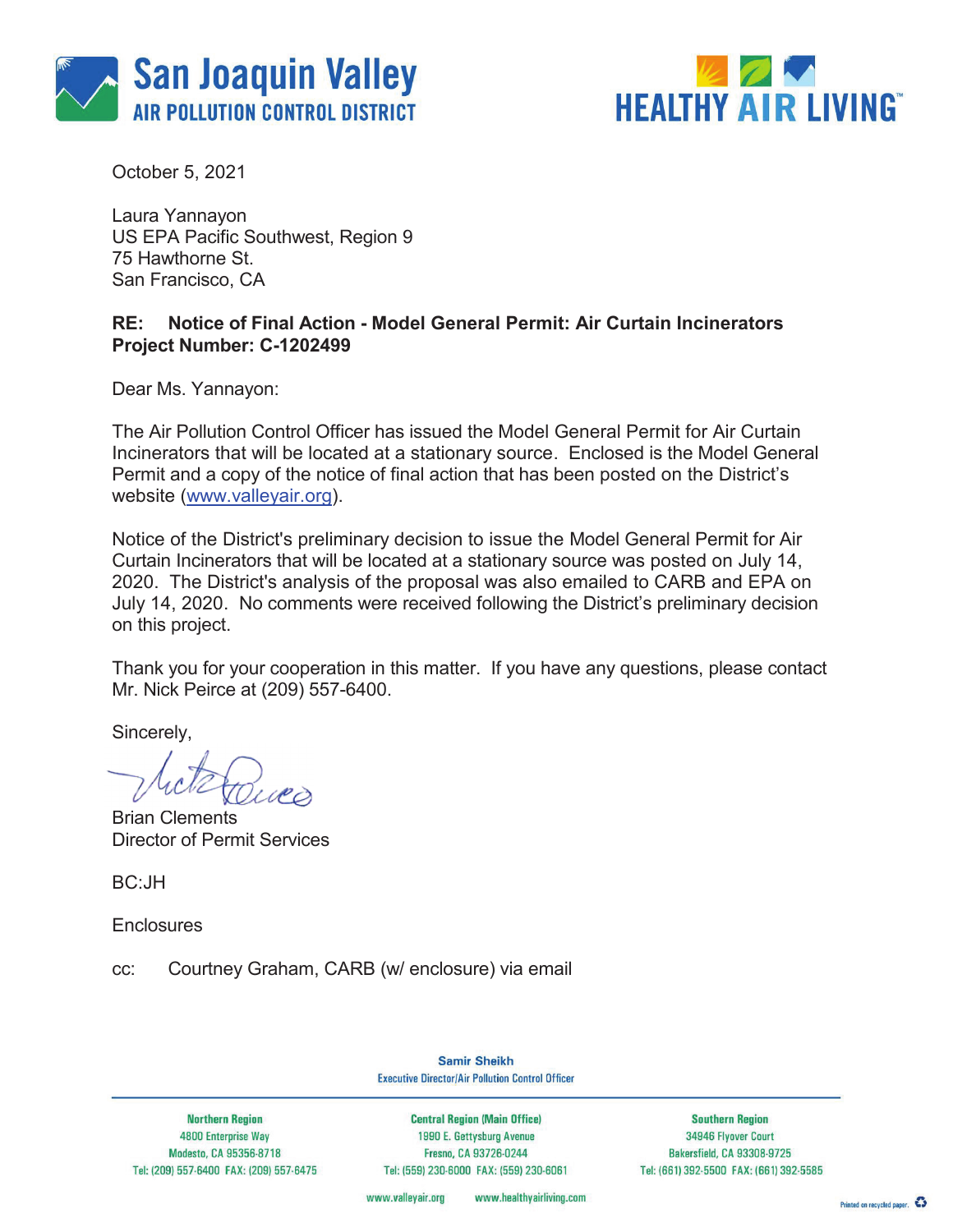## *San Joaquin Valley Air Pollution Control District*

#### **PERMIT UNIT:** C-9803-1-0 **EXPIRATION DATE:**

### **EQUIPMENT DESCRIPTION:**

TV MODEL GENERAL PERMIT FOR AIR CURTAIN INCINERATOR LOCATED AT A STATIONARY SOURCE MEETING THE FOLLOWING CRITERIA: 1. SUBJECT TO 40 CFR 60 SUBPART CCCC OR EEEE, 2. COMBUST LESS THAN 250 TONS OF MATERIAL IN ANY ONE DAY, 3. HANDLE NO MORE THAN 5 TONS OF WOOD ASH IN ANY ONE DAY, 4. COMBUST 100% WOOD WASTE OR 100% CLEAN LUMBER, OR A MIXTURE OF 100% WOOD WASTE, 100% CLEAN LUMBER, AND/OR YARD WASTE, 5. COMBUSTION IS STARTED WITH A PROPANE OR BUTANE TORCH, DRIPTORCH, OR FLARE. NO ACCELERANT IS USED (GASOLINE, KEROSENE, DIESEL, OR OTHER FUEL), 6. IF EQUIPPED WITH AN INTERNAL COMBUSTION ENGINE, THE MAXIMUM CONTINUOUS HORSEPOWER RATING IS LESS THAN OR EQUAL TO 50 BHP, 7. ENGINE WAS PREVIOUSLY ISSUED AN ATC AND DISTRICT PTO AND IS OPERATED AT AN EXISTING STATIONARY SOURCE

# **PERMIT UNIT REQUIREMENTS**

- 1. No air contaminant shall be released into the atmosphere which causes a public nuisance. [District Rule 4102]
- 2. Particulate matter emissions from the air curtain incinerator shall not exceed 0.1 grains/dscf in concentration. [District Rule 4201] Federally Enforceable Through Title V Permit
- 3. Particulate matter emissions from the air curtain incinerator shall not exceed the hourly rate as calculated in District Rule 4202 using the equation  $E=3.59xP^00.62$  if P is less than or equal to 30 tons per hour. [District Rule 2201] Federally Enforceable Through Title V Permit
- 4. Upon presentation of appropriate credentials, a permittee shall allow an authorized representative of the District to enter the permittee's premises where a permitted source is located or emissions related activity is conducted, or where records must be kept under condition of the permit. [District Rules 1070 and 2520] Federally Enforceable Through Title V Permit
- 5. Upon presentation of appropriate credentials, a permittee shall allow an authorized representative of the District to have access to and copy, at reasonable times, any records that must be kept under the conditions of the permit. [District Rules 1070 and 2520] Federally Enforceable Through Title V Permit
- 6. Upon presentation of appropriate credentials, a permittee shall allow an authorized representative of the District to inspect at reasonable times any facilities, equipment, practices, or operations regulated or required under the permit. [District Rule 2520, 9.13.2.3] Federally Enforceable Through Title V Permit
- 7. Upon presentation of appropriate credentials, a permittee shall allow an authorized representative of the District to sample or monitor, at reasonable times, substances or parameters for the purpose of assuring compliance with the permit or applicable requirements. [District Rule 2520, 9.13.2.4] Federally Enforceable Through Title V Permit
- 8. When a term is not defined in a Title V permit condition, the definition in the rule cited as the origin and authority for the condition in a Title V permits shall apply. [District Rule 2520, 9.1.1] Federally Enforceable Through Title V Permit
- 9. Operation under this Permit to Operate shall not be transferred unless a new application is filed with and approved by the District. [District Rule 2031] Federally Enforceable Through Title V Permit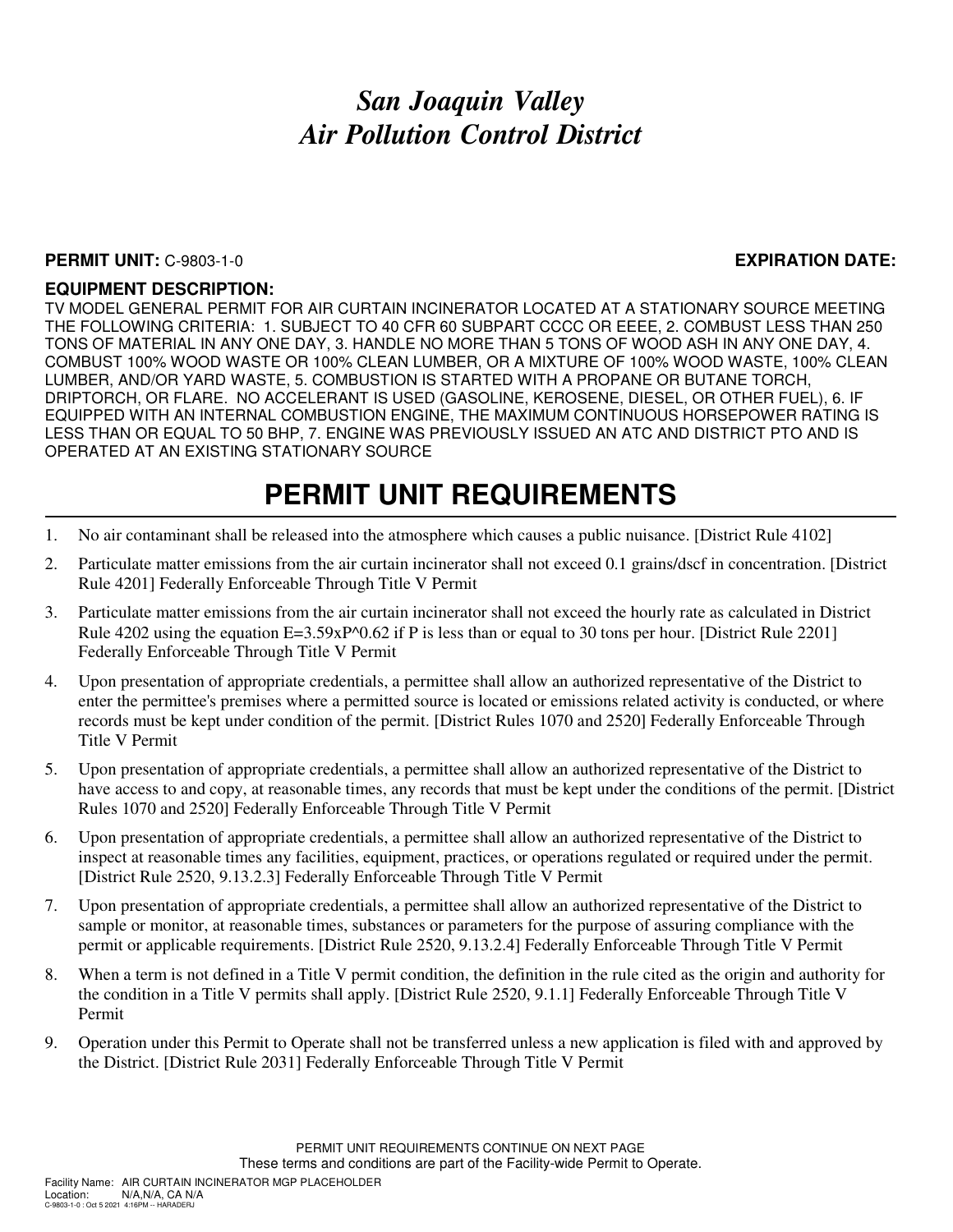Permit Unit Requirements for C-9803-1-0 (continued) **Page 2** of 5

- 10. The permittee must comply with all conditions of the permit including permit revisions originated by the District. All terms and conditions of a permit that are required pursuant to the Clean Air Act (CAA), including provisions to limit potential to emit, are enforceable by the EPA and Citizens under the CAA. Any permit noncompliance constitutes a violation of the CAA and the District Rules and Regulations, and is grounds for enforcement action, for permit termination, revocation, reopening and reissuance, or modification; or for denial of a permit renewal application. [District Rules 2070, 7.0; 2080; and 2520, 9.8.1 and 9.13.1] Federally Enforceable Through Title V Permit
- 11. Any person building, altering or replacing any operation, article, machine, equipment, or other contrivance, the use of which may cause the issuance of air contaminants or the use of which may eliminate, reduce, or control the issuance of air contaminants, shall first obtain an Authority to Construct (ATC) from the District unless exempted by District Rule 2020 (12/20/07). [District Rule 2010, 3.0 and 4.0; and 2020] Federally Enforceable Through Title V Permit
- 12. Every application for a permit required under Rule 2010 (12/17/92) shall be filed in a manner and form prescribed by the District. [District Rule 2040] Federally Enforceable Through Title V Permit
- 13. The owner or operator shall notify the District of any breakdown condition as soon as reasonably possible, but no later than one hour after its detection, unless the owner or operator demonstrates to the District's satisfaction that the longer reporting period was necessary. [District Rule 1100, 6.1; County Rules 110 (Fresno, Stanislaus, San Joaquin); 109 (Merced); 113 (Madera); and 111 (Kern, Tulare, Kings)] Federally Enforceable Through Title V Permit
- 14. The District shall be notified in writing within ten days following the correction of any breakdown condition. The breakdown notification shall include a description of the equipment malfunction or failure, the date and cause of the initial failure, the estimated emissions in excess of those allowed, and the methods utilized to restore normal operations. [District Rule 1100, 7.0; County Rules 110 (Fresno, Stanislaus, San Joaquin); 109 (Merced); 113 (Madera); and 111 (Kern, Tulare, Kings)] Federally Enforceable Through Title V Permit
- 15. The air curtain incinerator shall be operated according to manufacturer's specifications and in a manner to minimize emissions of air contaminants into the atmosphere. [District Rule 2520] Federally Enforceable Through Title V Permit
- 16. Only 100% wood waste, or 100% clean lumber, or a 100% mixture of wood waste, clean lumber, and/or yard waste shall be combusted in the air curtain incinerator. [40 CFR 60.2245 and 60.2974] Federally Enforceable Through Title V Permit
- 17. The maximum quantity of material combusted in the air curtain incinerator shall not exceed 30 tons in any one hour and 250 tons in any one day. [District Rule 2520] Federally Enforceable Through Title V Permit
- 18. The maximum quantity of wood ash handled shall not exceed 5 tons in any one day. [District Rule 2520] Federally Enforceable Through Title V Permit
- 19. Wood ash removed from the firebox shall be handled, stored, and disposed of in a manner minimizing entrainment into the atmosphere. [District Rule 2520] Federally Enforceable Through Title V Permit
- 20. For conducting a cold start, the operator shall use a propane or butane torch, driptorch, or flare to ignite the material inside the air curtain incinerator. No accelerants (e.g. gasoline, diesel fuel, kerosene, turpentine) may be used. [District Rule 2520] Federally Enforceable Through Title V Permit
- 21. Emissions (in units of pounds per ton of material combusted) from the air curtain incinerator shall not exceed any of the following limits: 1.0 lb-NOx/ton, 0.1 lb-SOx/ton, 1.1 lb-PM10/ton, 2.6 lb-CO/ton, or 1.1 lb-VOC/ton. [District Rule 2520] Federally Enforceable Through Title V Permit
- 22. Emissions from wood ash handling and storage shall not exceed 0.46 lb-PM10/ton. [District Rule 2520] Federally Enforceable Through Title V Permit
- 23. During the startup period that is within the first 30 minutes of operation, visible emissions from the air curtain incinerator shall not equal or exceed Ringelmann 1 or 20% opacity for more than 3 minutes in any one hour. [District Rules 4001 and 4101, 40 CFR 60.2250 and 60.2971] Federally Enforceable Through Title V Permit
- 24. After the startup period, during steady state operation, visible emissions from the air curtain incinerator shall not equal or exceed either of the following limits: Ringelmann 1 or 20% opacity for more than 3 minutes in any one hour or 10% opacity as determined by the average of three 1-hour blocks consisting of ten 6-minute average opacity values [District Rules 4001 and 4101, 40 CFR 60.2250 and 60.2971] Federally Enforceable Through Title V Permit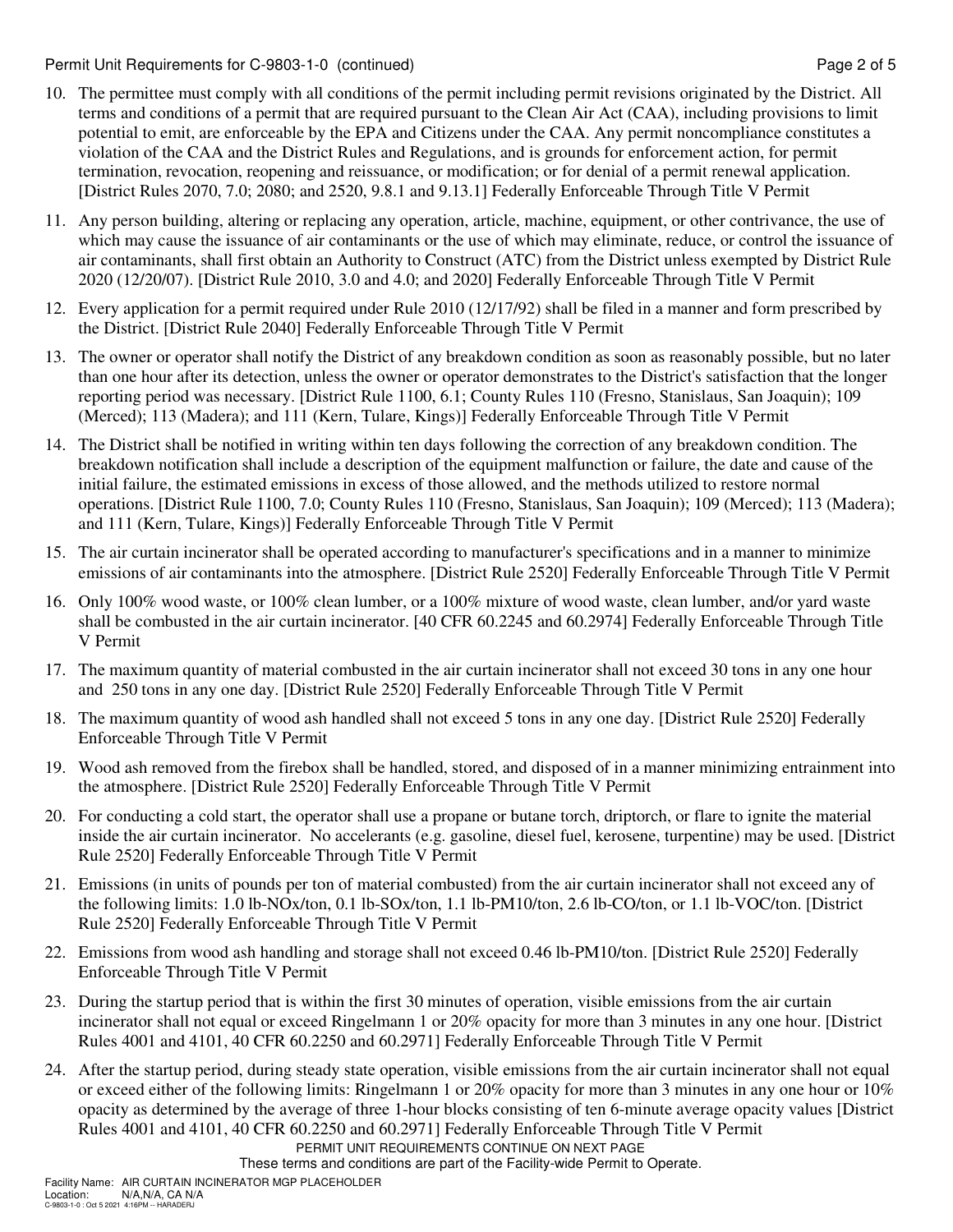Permit Unit Requirements for C-9803-1-0 (continued) **Page 3 of 5** and 2 of 5

- 25. The operator shall conduct periodic testing for opacity at least once every 12 calendar months. Opacity testing shall consist of one 30-minute cold start observation, and three 1-hour observations under normal steady state operation. [District Rules 1081 and 4001, 40 CFR 60.2255 and 60.2972] Federally Enforceable Through Title V Permit
- 26. Compliance with the opacity limits on this permit shall be determined by EPA Method 9. [District Rules 4001 and 4101, 40 CFR 60.2255 and 60.2972] Federally Enforceable Through Title V Permit
- 27. Observers for the opacity compliance demonstration shall be certified according to the procedure in EPA Method 9. [District Rules 4001 and 4101, 40 CFR 60.2255 and 60.2972] Federally Enforceable Through Title V Permit
- 28. Opacity testing shall be conducted using the methods and procedures approved by the District. The District must be notified 30 days prior to any compliance opacity testing and an opacity test plan must be submitted for approval at least 15 days prior to testing. [District Rule 1081] Federally Enforceable Through Title V Permit
- 29. Opacity observations shall be made at the point of greatest opacity in that portion of the plume where condensed water vapor is not present. [District Rule 1081] Federally Enforceable Through Title V Permit
- 30. The permittee shall submit to the District the opacity test results report in paper or electronic format within 60 days of completion of the field test. The opacity results shall include information regarding the charge rate during opacity observation. [District Rules 1081 and 4001, 40 CFR 60.2260 and 60.2973] Federally Enforceable Through Title V Permit
- 31. The operator shall keep records of all initial and annual opacity test results and reports onsite in either paper copy or electronic format for at least 5 years. [District Rules 1070, 2520, and 4001, 40 CFR 60.2260] Federally Enforceable Through Title V Permit
- 32. The permittee shall maintain hourly and daily records of the tons of material burned in the air curtain incinerator. [District Rule 2520] Federally Enforceable Through Title V Permit
- 33. The operator shall maintain records of required monitoring that include: 1) the date, place, and time of sampling or measurement; 2) the date(s) analyses were performed; 3) the company or entity that performed the analysis; 4) the analytical techniques or methods used; 5) the results of such analysis; and 6) the operating conditions at the time of sampling or measurement. [District Rule 2520, 9.4.1] Federally Enforceable Through Title V Permit
- 34. The operator shall retain records of all required monitoring data and support information for a period of at least 5 years from the date of the monitoring sample, measurement, or report. Support information includes copies of all reports required by the permit and, for continuous monitoring instrumentation, all calibration and maintenance records and all original strip-chart recordings. [District Rule 2520, 9.4.2] Federally Enforceable Through Title V Permit
- 35. All records shall be maintained and retained on-site for a period of at least 5 years and shall be made available for District inspection upon request. [District Rules 1070, 2520, and 4001, 40 CFR 60.2260] Federally Enforceable Through Title V Permit
- 36. The reporting periods for the Report of Required Monitoring and the Compliance Certification Report begin June 1 of every year, unless alternative dates are approved by the District Compliance Division. These reports are due within 30 days after the end of the reporting period. [District Rule 2520] Federally Enforceable Through Title V Permit
- 37. Deviations from permit conditions must be promptly reported, including deviations attributable to upset conditions, as defined in the permit. For the purpose of this condition, promptly means as soon as reasonably possible, but no later than 10 days after detection. The report shall include the probable cause of such deviations, and any corrective actions or preventive measures taken. All required reports must be certified by a responsible official consistent with section 10.0 of District Rule 2520 (6/21/01). [District Rules 2520, 9.5.2 and 1100, 7.0] Federally Enforceable Through Title V Permit
- 38. With each report or document submitted under a permit requirement or a request for information by the District or EPA, the permittee shall include a certification of truth, accuracy, and completeness by a responsible official. [District Rule 2520, 9.13.1 and 10.0] Federally Enforceable Through Title V Permit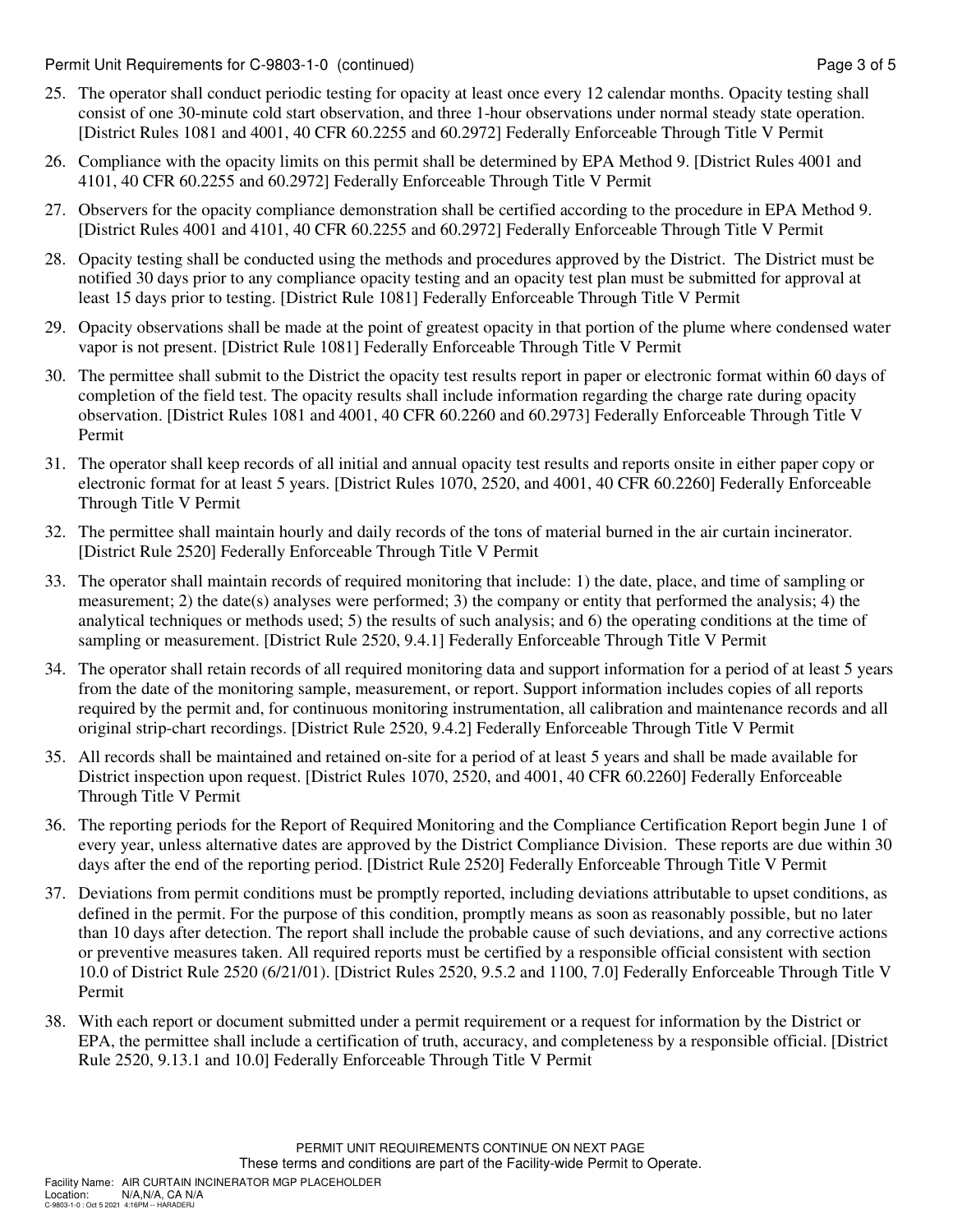Permit Unit Requirements for C-9803-1-0 (continued) Page 4 of 5

- 39. The permittee shall submit certifications of compliance with the terms and standards contained in Title V permits, including emission limits, standards and work practices, to the District and the EPA annually (or more frequently as specified in an applicable requirement or as specified by the District). The certification shall include the identification of each permit term or condition, the compliance status, whether compliance was continuous or intermittent, the methods used for determining the compliance status, and any other facts required by the District to determine the compliance status of the source. [District Rule 2520, 9.16] Federally Enforceable Through Title V Permit
- 40. The operator shall submit reports of any required monitoring at least every six months unless a different frequency is required by an applicable requirement. All instances of deviations from permit requirements must be clearly identified in such reports. [District Rule 2520, 9.5.1] Federally Enforceable Through Title V Permit
- 41. If for any reason a permit requirement or condition is being challenged for its constitutionality or validity by a court of competent jurisdiction, the outcome of such challenge shall not affect or invalidate the remainder of the conditions or requirements in that permit. [District Rule 2520, 9.7] Federally Enforceable Through Title V Permit
- 42. It shall not be a defense for a permittee in an enforcement action that it would have been necessary to halt or reduce the permitted activity in order to maintain compliance with the conditions of the permit. [District Rule 2520, 9.8.2] Federally Enforceable Through Title V Permit
- 43. The permit may be modified, revoked, reopened and reissued, or terminated for cause. The filing of a request by the permittee for a permit modification, revocation and reissuance, or termination, or a notification of planned changes or anticipated noncompliance does not stay any permit condition. [District Rule 2520, 9.8.3] Federally Enforceable Through Title V Permit
- 44. The permit does not convey any property rights of any sort, or any exclusive privilege. [District Rule 2520, 9.8.4] Federally Enforceable Through Title V Permit
- 45. The Permittee shall furnish to the District, within a reasonable time, any information that the District may request in writing to determine whether cause exists for modifying, revoking and reissuing, or terminating the permit or to determine compliance with the permit. Upon request, the permittee shall also furnish to the District copies of records required to be kept by the permit or, for information claimed to be confidential, the permittee may furnish such records directly to EPA along with a claim of confidentiality. [District Rule 2520, 9.8.5] Federally Enforceable Through Title V Permit
- 46. The permittee shall pay annual permit fees and other applicable fees as prescribed in Regulation III of the District Rules and Regulations. [District Rule 2520, 9.9] Federally Enforceable Through Title V Permit
- 47. Disturbances of soil related to any construction, demolition, excavation, extraction, or other earthmoving activities shall comply with the requirements for fugitive dust control in District Rule 8021 unless specifically exempted under Section 4.0 of Rule 8021 (8/19/2004) or Rule 8011 (8/19/2004). [District Rules 8011 and 8021] Federally Enforceable Through Title V Permit
- 48. Outdoor handling, storage and transport of any bulk material which emits dust shall comply with the requirements of District Rule 8031, unless specifically exempted under Section 4.0 of Rule 8031 (8/19/2004) or Rule 8011 (8/19/2004). [District Rules 8011 and 8031] Federally Enforceable Through Title V Permit
- 49. An owner/operator shall prevent or cleanup any carryout or trackout in accordance with the requirements of District Rule 8041 Section 5.0, unless specifically exempted under Section 4.0 of Rule 8041 (8/19/2004) or Rule 8011 (8/19/2004). [District Rules 8011 and 8041] Federally Enforceable Through Title V Permit
- 50. Whenever open areas are disturbed, or vehicles are used in open areas, the facility shall comply with the requirements of Section 5.0 of District Rule 8051, unless specifically exempted under Section 4.0 of Rule 8051 (8/19/2004) or Rule 8011 (8/19/2004). [District Rules 8011 and 8051] Federally Enforceable Through Title V Permit
- 51. Any paved road or unpaved road shall comply with the requirements of District Rule 8061 unless specifically exempted under Section 4.0 of Rule 8061 (8/19/2004) or Rule 8011 (8/19/2004). [District Rules 8011 and 8061] Federally Enforceable Through Title V Permit